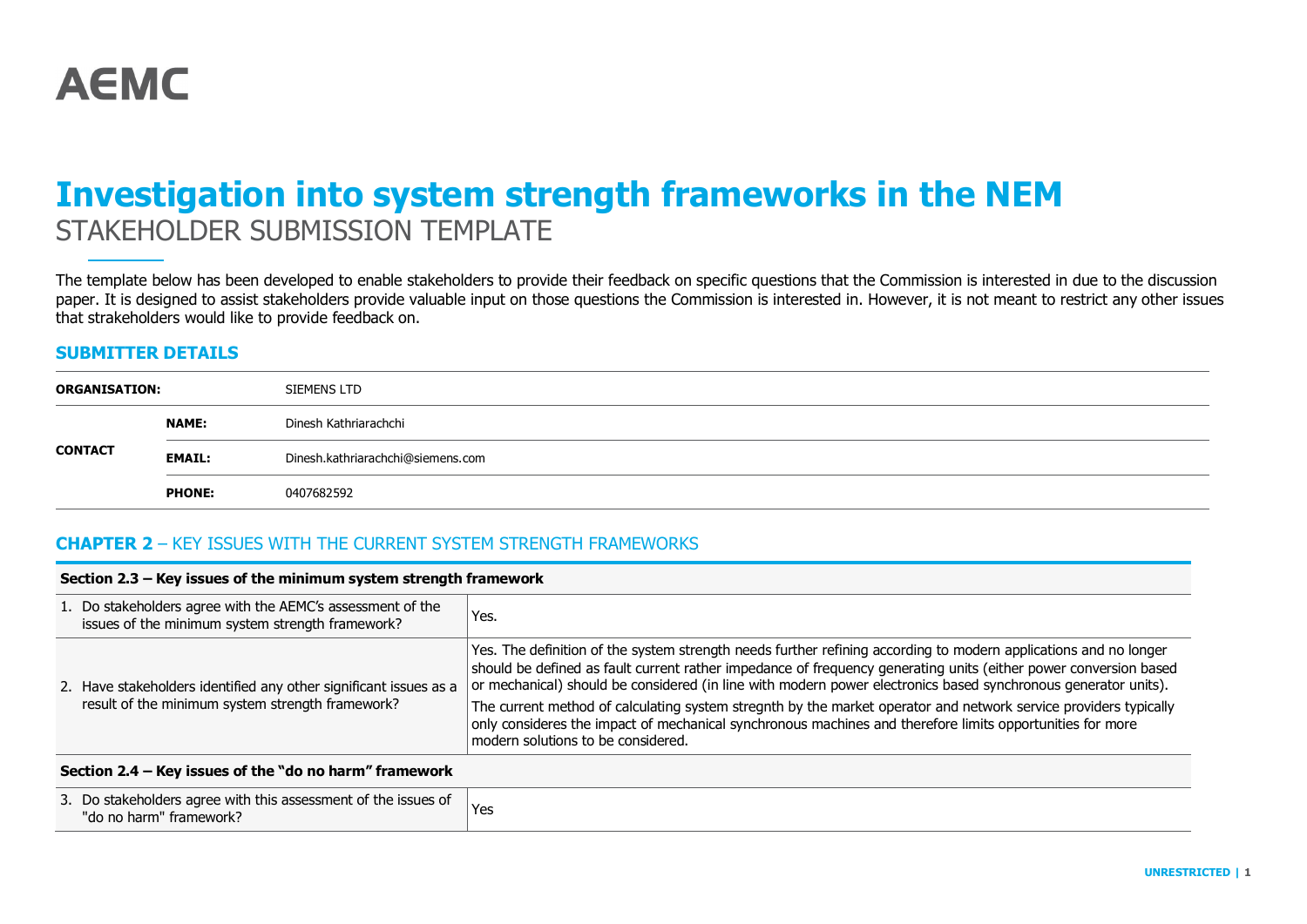| 4. Have stakeholders identified any other significant issues as a<br>result of the "do no harm" framework?                                                         | Yes. The definition of system strength should be defined in terms of impedance not fault current.<br>The current market experience is that the method used by the network service providers to calculate the system<br>stregnth fault level short fall typically only consideres the impact of mechanical synchronous machines and<br>therefore limits opportunities for more modern solutions to be considered. |  |
|--------------------------------------------------------------------------------------------------------------------------------------------------------------------|------------------------------------------------------------------------------------------------------------------------------------------------------------------------------------------------------------------------------------------------------------------------------------------------------------------------------------------------------------------------------------------------------------------|--|
| Section 2.7 – Conclusion                                                                                                                                           |                                                                                                                                                                                                                                                                                                                                                                                                                  |  |
| 5. What are stakeholders views on the Commission's proposal<br>to consider evolving the framework to a more integrated<br>approach for system strength in the NEM? | Modern power system designs should consider advancements of technolongy which allows system operation with<br>power electronics based synchronous generating units. The discussion paper mainly makes reference to mechanical<br>generators and provides little provisions for power electronics based synchronous generating units.                                                                             |  |

## **CHAPTER 3** – CONSIDERATIONS FOR PROVISION OF SYSTEM STRENGTH

#### **Section 3.1 - What is system strength?**

| 6. Do stakeholders agree with the Commission's<br>characterisation of system strength?                                                                                                 | No. The definition of "System Strength" should be reconsidered and should be defined as an impedance level of the<br>system from frequency generating units. The change in definition plays a key role in order to apply for modern<br>technology and increase the robustness of the network.                                                                                                                                                                                                                                                                                                                  |
|----------------------------------------------------------------------------------------------------------------------------------------------------------------------------------------|----------------------------------------------------------------------------------------------------------------------------------------------------------------------------------------------------------------------------------------------------------------------------------------------------------------------------------------------------------------------------------------------------------------------------------------------------------------------------------------------------------------------------------------------------------------------------------------------------------------|
| 7. Has the Commission set out all the necessary considerations<br>for defining a system strength service? If not, what additional<br>considerations could be included?                 | No. The definition of System Strengh for both real inertia ("i.e. inertia provided by units with synchronous<br>capabilities), and system strength with impedance provided by units with synchronous generating capabilities<br>should be considered rather then considering a fault level at a particular node.<br>The network fault level should only be associated with the protection requirements of the power system and not<br>used a measure for system strength.                                                                                                                                      |
| 8. Do stakeholders consider the regulatory definition of system<br>strength should be updated/changed? If not, why not? If so,<br>how could this be done?                              | Yes we recommend the regulatory definition of system strength should be refined as a specific characteristic of the<br>network being voltage stability defined by the network impedance level.<br>Currently the definition is used as a catch call and includes multiple meanings including inertia and fault level which<br>is not giving a clear signal to the market and hence is limiting the opportunities for new technology to be<br>considered as viable solutions to improve network system strength.<br>We recommend update of definition of System Strength as per above items 6 & 7 defined above. |
| 9. Do stakeholders consider that the system strength definition<br>should recognise active and passive system strength<br>procurement? If not, why not? If so, how could this be done? | Yes the definition of system strength should consider both active and passive procurement.<br>The regulator should consider separate definitions for system strength relating to voltage stability, inertia relating<br>to frequency stability and fault level relating to network protection to allow each active and passive procurement to<br>be categorised based on the provided service level.                                                                                                                                                                                                           |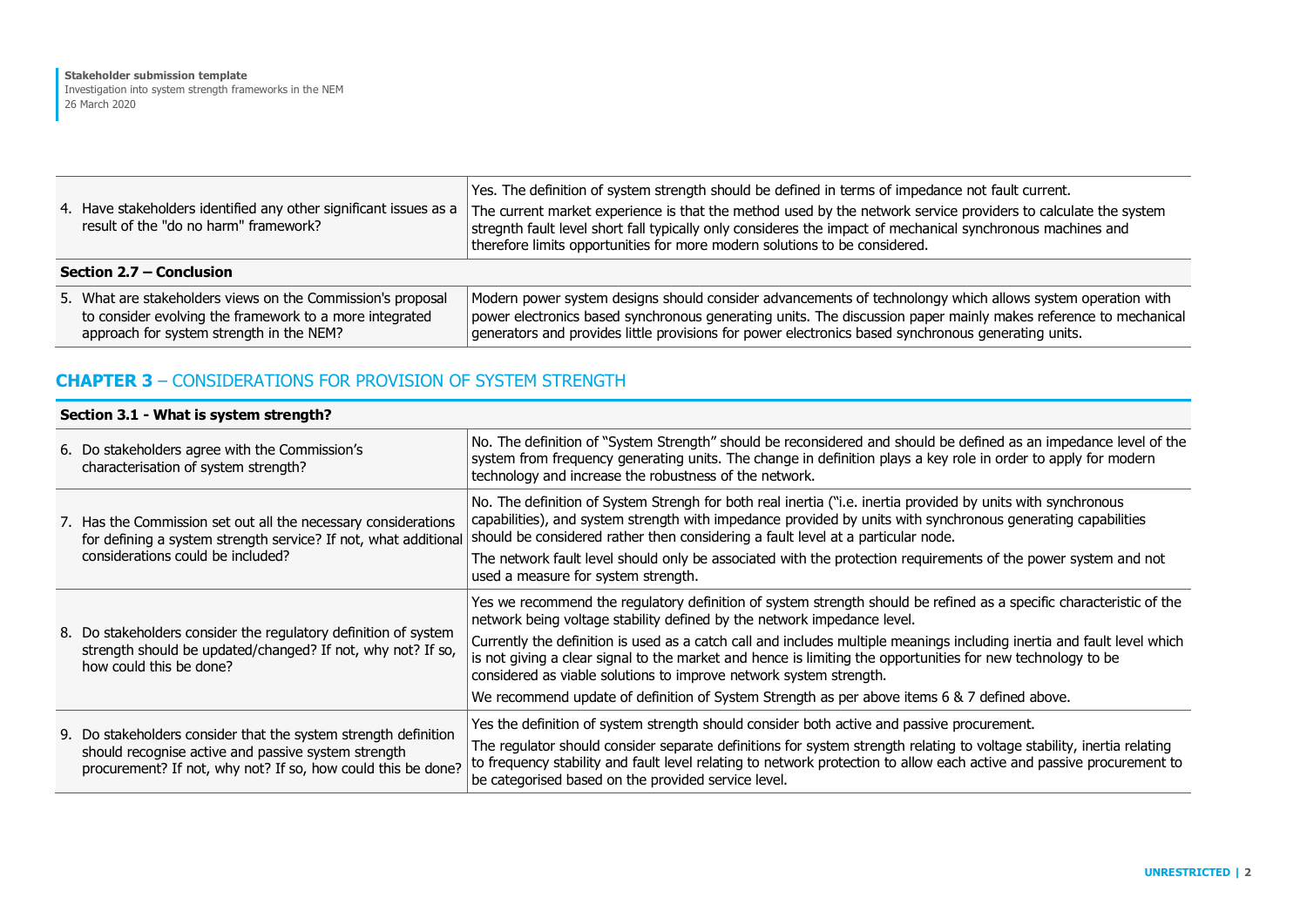| 10. Do stakeholders agree that clarifying the NER system<br>strength service definition is likely to contribute to<br>more/broader options for the system strength provision? | Yes. As detailed in item 9 updating the definition will allow system strength services to be categoried based on the<br>service level provided and will allow solutions to be tailered to the specific networks shortfalls.                                                                                                                                                                                                                                                                                                                                                                                                                                                                                                                                                                                                          |
|-------------------------------------------------------------------------------------------------------------------------------------------------------------------------------|--------------------------------------------------------------------------------------------------------------------------------------------------------------------------------------------------------------------------------------------------------------------------------------------------------------------------------------------------------------------------------------------------------------------------------------------------------------------------------------------------------------------------------------------------------------------------------------------------------------------------------------------------------------------------------------------------------------------------------------------------------------------------------------------------------------------------------------|
| 11. Are there any additional sources of fault current in the NEM<br>that can contribute to meeting system strength needs?                                                     | Yes. Use of the term "fault current" or "fault level" can be misleading when used as a measure of network system<br>strength. Industry practice "Fault Current" or "fault level" is used for proper operation of network protection<br>system. However, for system strength relating specifically to voltage stability, system impedance provided by<br>synchronous generating units (both power electronics based and mechanical) should be considered as the true<br>measure. "Fault current" from a pure current contribution point of view can and is provided by both grid following<br>(PV / Wind inverters) and grid forming inverters. However, only inverters with synchronous generating capabilities<br>can provide system strength contribution and is measured based on the impedance level at the point of connection. |
| 12. Are there any other technologies in the NEM that can<br>contribute to meeting system strength needs that should be<br>consideredi?                                        | Yes. Inverters with synchronous generation capabilities are able to contribute to system strength. The SIEMENS<br>SINAMICS S120 Inverters have been modelled in PSCAD to demonstrate these capabilities.                                                                                                                                                                                                                                                                                                                                                                                                                                                                                                                                                                                                                             |

## **Section 3.2 - Why is system strength needed?**

| 13. Do stakeholders agree with why system strength is needed?                                                         | Yes                                                                                                                                                                                                                                                                                                                                                                                                     |
|-----------------------------------------------------------------------------------------------------------------------|---------------------------------------------------------------------------------------------------------------------------------------------------------------------------------------------------------------------------------------------------------------------------------------------------------------------------------------------------------------------------------------------------------|
| 14. Are there any additional reasons for why system strength is<br>needed in a power system?                          | No.                                                                                                                                                                                                                                                                                                                                                                                                     |
|                                                                                                                       | No. Currently the fault contribution of grid following inverters is not considered in fault level calculations on the<br>NEM as the grid following inverter technology is unable to contribute to system strength, even though the grid<br>following inverters do provide fault current.                                                                                                                |
| 15. Do stakeholders agree with the characterisation of the impact<br>of inverter-based generation on system strength? | The issues raised in item 11 identify that the current definition of system strength is used as a catch all term and<br>does not acknowledge the system strength contribution of the asset unless it provides all three requirements<br>(voltage stability, frequency stability and fault current).                                                                                                     |
|                                                                                                                       | The refinement of the system strength definition will allow the contribution of each assest to be considered on its<br>merits and establish a clear criteira for retaining network stability which will allow for more optimised solution<br>development and establish measurable benchmark requirements for the procurement of system strength services.                                               |
|                                                                                                                       | Please refer above comments (item 12).                                                                                                                                                                                                                                                                                                                                                                  |
| 16. Are there any additional impacts on system strength that<br>should be taken into account?                         | System strength should also consider post fault network recovery. Currently synchronous condensors are<br>considered to be the primary solution to system strength short falls. However while synchronous condensors<br>provide system strength from voltage stability point of view, post fault the large inertia of the synchronous<br>condenser may cause longer frequency recovery time post fault. |

#### **Section 3.3 - The provision of system strength in the NEM**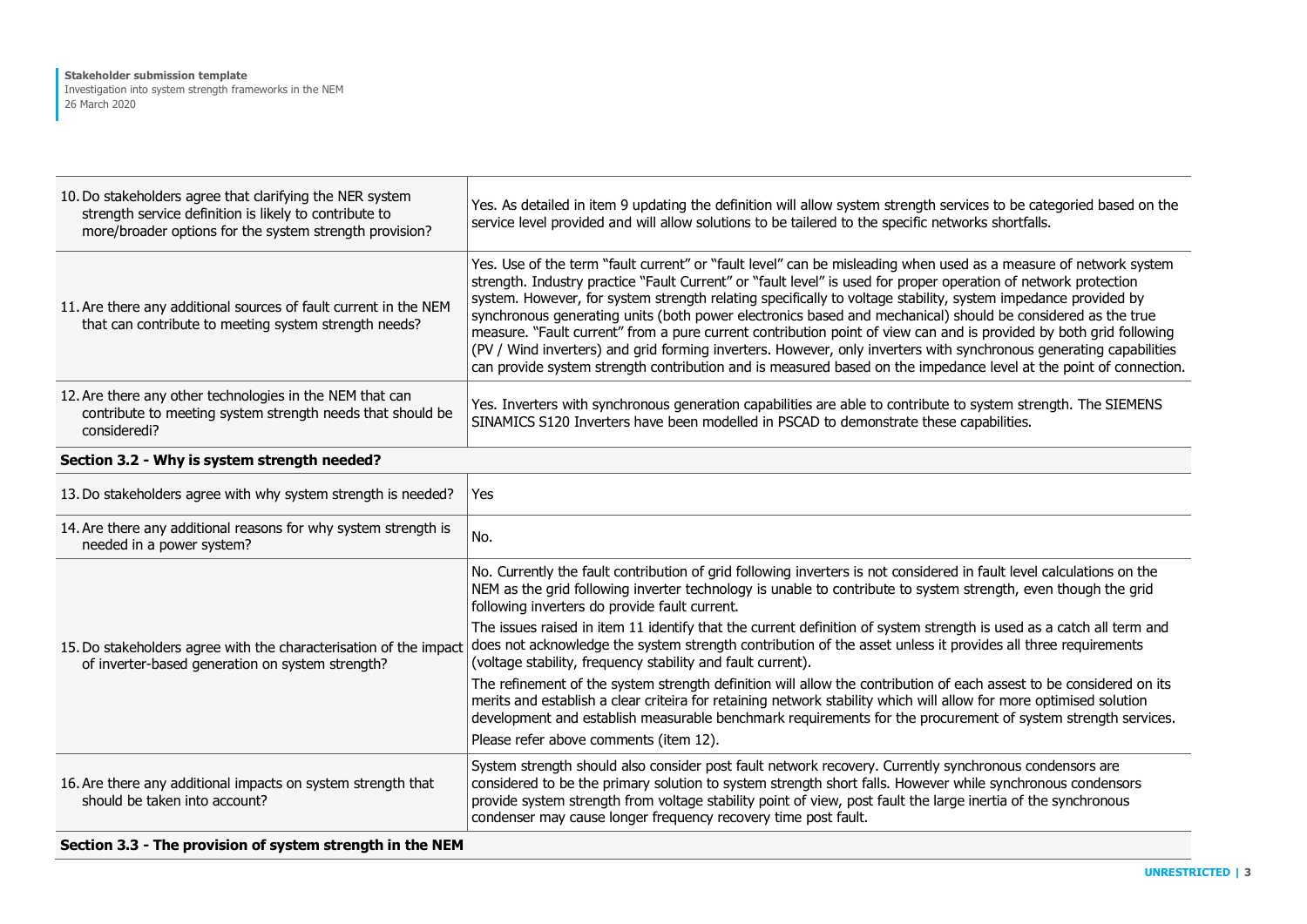| 17. Do stakeholders agree that with the characterisation of<br>system strength thresholds?                               | Yes.                                                                                                                                                                                                                                                                                                                                                        |  |
|--------------------------------------------------------------------------------------------------------------------------|-------------------------------------------------------------------------------------------------------------------------------------------------------------------------------------------------------------------------------------------------------------------------------------------------------------------------------------------------------------|--|
| 18. Are there any additional thresholds or alternative<br>characterisations that might be included in the investigation? | Yes. Clear definition for power electronics based synchronous generators is required to establish alternative<br>technologies to mechanical synchronous machines to improve system strength.                                                                                                                                                                |  |
| Section 3.4 - The provision of system strength in the NEM                                                                |                                                                                                                                                                                                                                                                                                                                                             |  |
| 19. Do stakeholders agree with the system strength attributes?                                                           | No. The current definition of the system strength and its attributes detailed in Section 3.4 relate to the inherit<br>characteristics of a synchronous machine when synchronoised to the network. This definition is dated and can no<br>longer be considered accurate in a network with a growing level of asynchronous generation.                        |  |
|                                                                                                                          | The system strength of a modern grid is based on three key pillars (voltage stability, frequency stability and fault<br>current) and should not be categorised by the inherit features of one form of generation.                                                                                                                                           |  |
| 20. Are there any additional attributes of system strength that<br>the Commission should be aware of?                    | Yes. As per above definition of system strength should be more aligned to modern and future networks, which is<br>best to be characterised by system impedance for voltage stability, inertia for frequency stability and fault level for<br>network protection as opposed to a catch all definition of system strength measured purely on "fault current". |  |

### **CHAPTER 4** – EVOLVING SYSTEM STRENGTH FRAMEWORKS

#### **Section 4.1 - Approach to developing a new framework**

| 21. Do stakeholders agree with approach (Plan, Procure, Price,<br>Pay) to developing a new framework for system strength?<br>Are there additional steps/concepts that should be explored? | Yes. The planning process must allow for the integration of other forms of system strength remediation (both<br>passive and active). The current planning process only allows for the consideration of synchronous machines and<br>this limits the ability of other more modern solutions to be considered. |  |
|-------------------------------------------------------------------------------------------------------------------------------------------------------------------------------------------|-------------------------------------------------------------------------------------------------------------------------------------------------------------------------------------------------------------------------------------------------------------------------------------------------------------|--|
| Section 4.2 - Models for delivering system strength                                                                                                                                       |                                                                                                                                                                                                                                                                                                             |  |
| 22. Do stakeholders agree with the summary of the potential<br>capabilities of each system strength model in Table 4.1?                                                                   | <b>YES</b>                                                                                                                                                                                                                                                                                                  |  |
| Section 4.3 - Model 1: Centrally Coordinated                                                                                                                                              |                                                                                                                                                                                                                                                                                                             |  |
| 23. Do stakeholders agree with the characterisation and<br>assessment of a centrally coordinated model? Are there any<br>other advantages and/or challenges?                              | Yes                                                                                                                                                                                                                                                                                                         |  |
| Section 4.4 - Model 2: Market based decentralised                                                                                                                                         |                                                                                                                                                                                                                                                                                                             |  |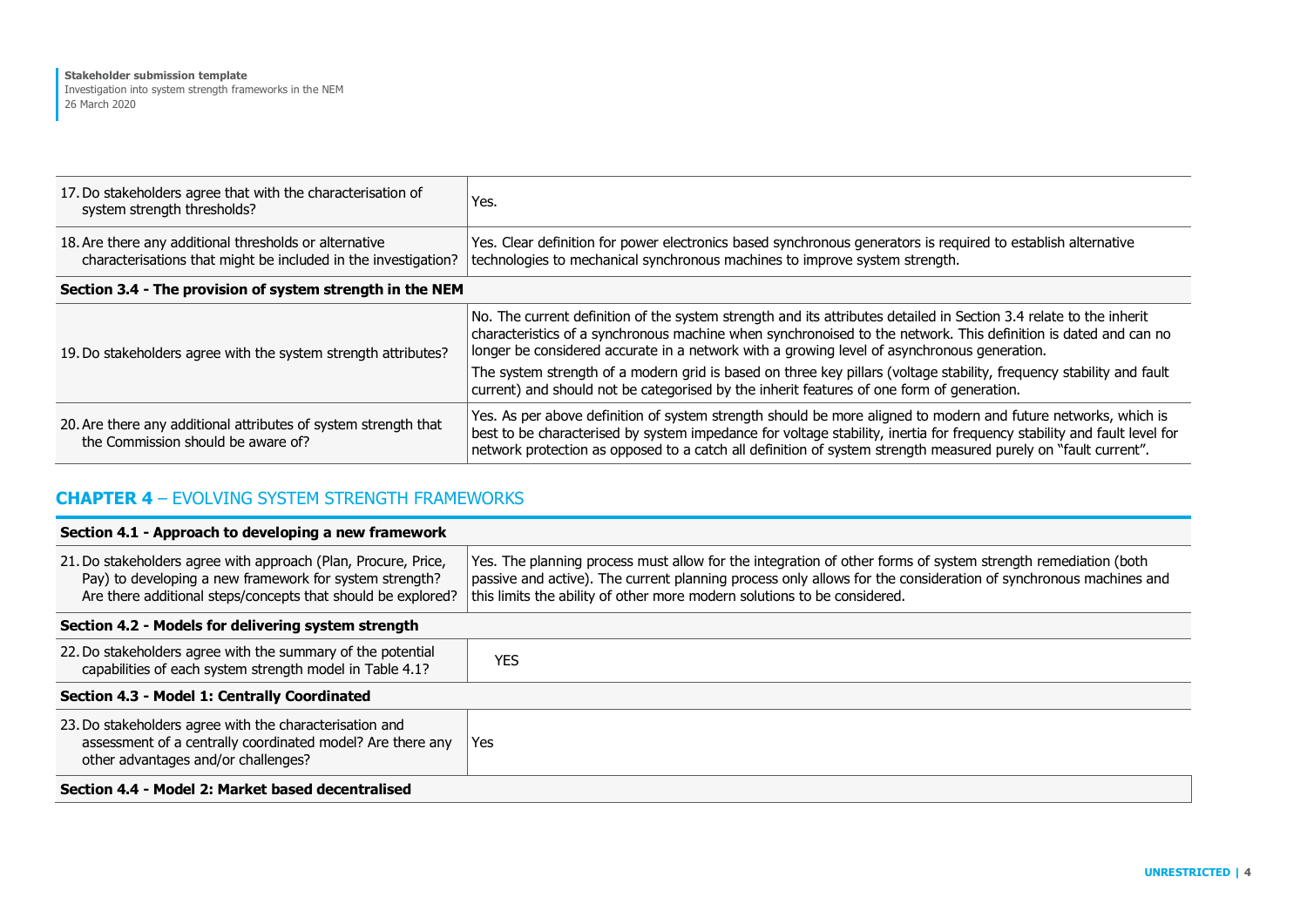| 24. Do stakeholders agree with the characterisation and<br>assessment of a market based decentralised model? Are<br>there any other advantages and/or challenges?    | Yes       |  |
|----------------------------------------------------------------------------------------------------------------------------------------------------------------------|-----------|--|
| Section 4.5 - Model 3: Mandatroy service provision                                                                                                                   |           |  |
| 25. Do stakeholders agree with the characterisation and<br>assessment of a mandatory service provision model? Are<br>there any other advantages and/or challenges?   | Yes       |  |
| Section 4.6 - Model 4: Access standard                                                                                                                               |           |  |
| 26. Do stakeholders agree with the characterisation and<br>assessment of an access standard model? Are there any<br>other advantages and/or challenges?              | YES.      |  |
| <b>Chapter 4 - General</b>                                                                                                                                           |           |  |
| 27. Are there other model(s) stakeholders think should be<br>explored?                                                                                               | <b>NA</b> |  |
| 28. What combiantions of models (i.e. hybrids) should be<br>explored further?                                                                                        | <b>NA</b> |  |
| 29. Do stakeholders have any suggestions as to how any/all the<br>models set out could be implemented or modified? Please<br>comment on any and all models possible. | <b>NA</b> |  |

# **CHAPTER 5** – SYSTEM STRENGTH IN DISTRIBUTION NETWORKS

| 30. What factors make system strength provision in distribution<br>networks unique from transmission networks?                                                          | Distribution networks by design have a much lower system strength compared to traditional transmission network and<br>therefore consideration must be given to the types of solutions implemented to provide system strength solutions to<br>distribution networks for the integration of asynchronous generators on the distribution network. Moving to a 100% renewable<br>energy integration must make provisions for application of modern technologies with clear and accurate definitions. |
|-------------------------------------------------------------------------------------------------------------------------------------------------------------------------|--------------------------------------------------------------------------------------------------------------------------------------------------------------------------------------------------------------------------------------------------------------------------------------------------------------------------------------------------------------------------------------------------------------------------------------------------------------------------------------------------|
| 31. What are the key issues for system strength in distribution<br>networks, including the magnitude and urgency of system<br>strength issues in distribution networks? | One of the major issues is the original design of most distrubtuion networks on the NEM were not designed for the scale of<br>distributed generation we are currently seeing and are likely to see in the future. Distribution networks also have very strict<br>operating requirements to maintain voltage stability compared to tradition transmission networks so there are additional<br>challenges in coupling utility scale renewables on smaller distribution networks.                   |
|                                                                                                                                                                         | Advances in inverter technology specifically within the grid forming space have the potential to unlock a lot of capacity in the<br>distribution network if the regulatory frameworks are update to reflect the impact this technology has on system strength.                                                                                                                                                                                                                                   |